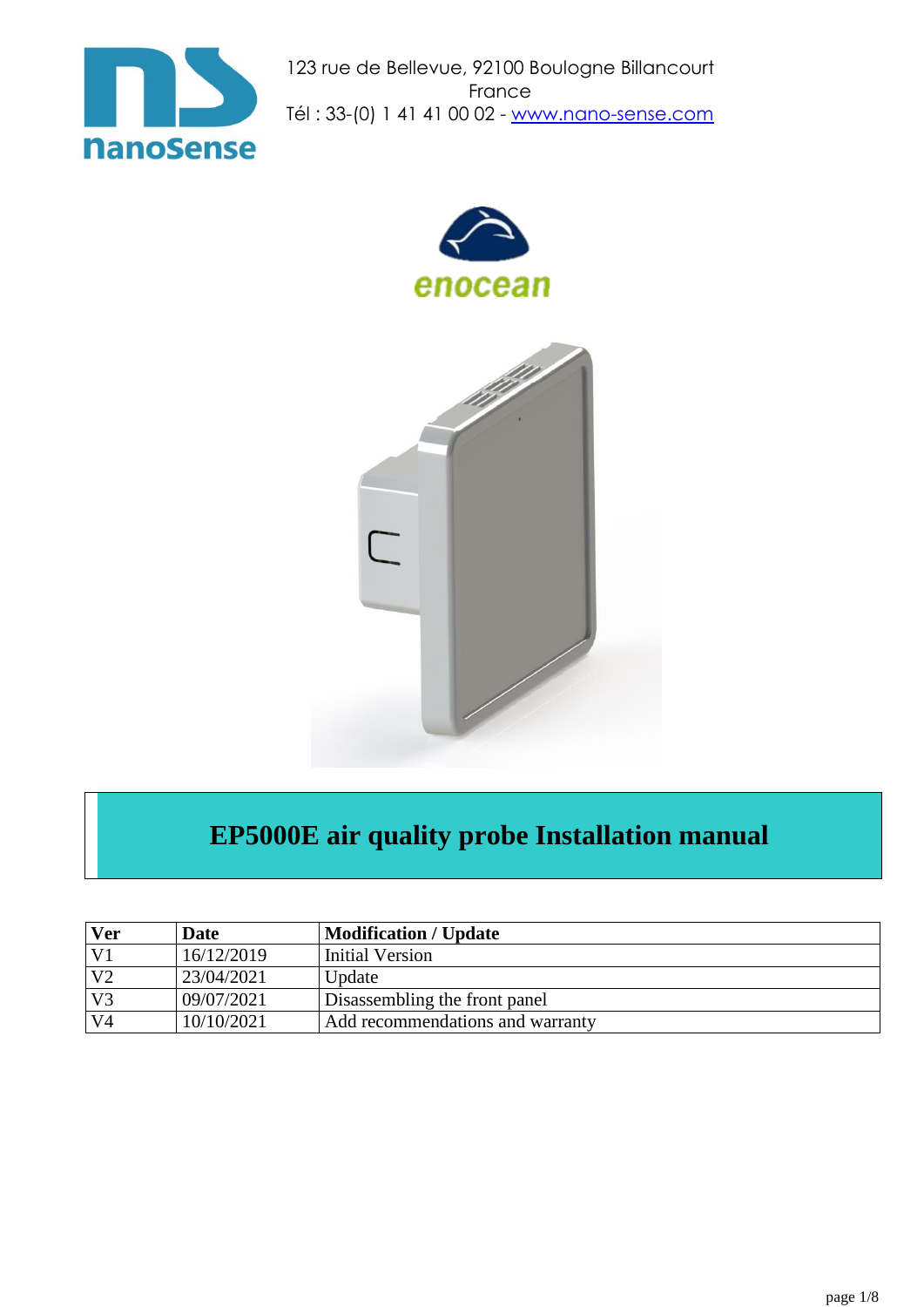

|              | <b>Summary</b> |  |  |  |  |
|--------------|----------------|--|--|--|--|
| $\mathbf{1}$ |                |  |  |  |  |
| 2.           |                |  |  |  |  |
| 3.           |                |  |  |  |  |
| 4.           |                |  |  |  |  |
| 5.           |                |  |  |  |  |
| 6.           |                |  |  |  |  |
| 7.           |                |  |  |  |  |
| 8.           |                |  |  |  |  |
| 9.           |                |  |  |  |  |
| 10.          |                |  |  |  |  |
| 11.          |                |  |  |  |  |
| 12.          |                |  |  |  |  |
| 13.          |                |  |  |  |  |
|              |                |  |  |  |  |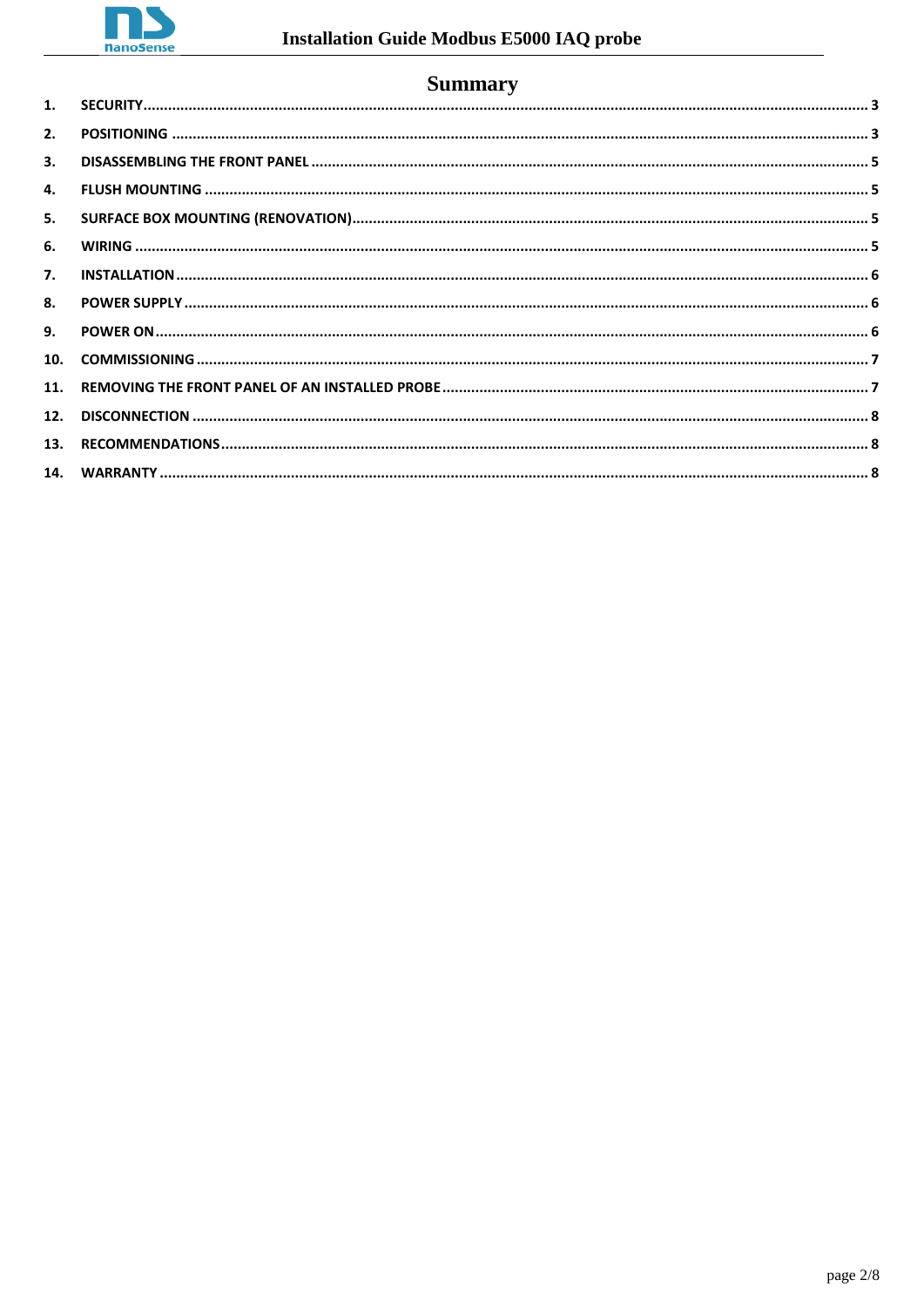#### <span id="page-2-0"></span>**1. Security**



Danger of death, risk of electric shock and fire! The installation should only be undertaken by a qualified electrician!

To apply for correct bus and power cables and to activate the device, comply with the state of the art and standards.

Any intervention or modification to the device will invalidate any warranty claim.

• Do not use this probe in environments with regular exposure to silicon vapors (HMDS) because this gradually alters the sensitivity of the VOC sensor.

• Do not use the sensors for measuring gas content relating to safety!

• Use the probe only with secured low voltages!

### <span id="page-2-1"></span>**2. Positioning**

The position of the probe is crucial vis-à-vis efficiency and energy savings for ventilation, heating and cooling.

• The probe is designed to ensure air quality; it must be placed in the area of occupancy of the premise served by outlet vents, on a wall at eyes level (breathing human level, between 1.5 and 1.8m for WELL V2 compliance) and at distance from heater and Air Cond.

• Avoid drafts (near openings, blowing air, doors, outlet vents) and dead zones (niche, shelves and curtains). 1m from doors, ventilation and areas where an occupant can exhale directly on the probe for WELL V2 compliance.

- Avoid orthogonal walls (corners of room in particular)
- Avoid heat sources and the proximity of occupants (radius of 1 m from workstation).

• Position the probe vertically on a wall or partition. This device is not intended for installation in duct or ceilings.

• Avoid direct exposure to sunlight. Consider all seasons sun positions

• The measurement of luminous intensity is mainly intended for the measurement of scattered light. This is what corresponds to the perception of our eyes. The positioning of the probe must take into account the quality of the desired measurement.

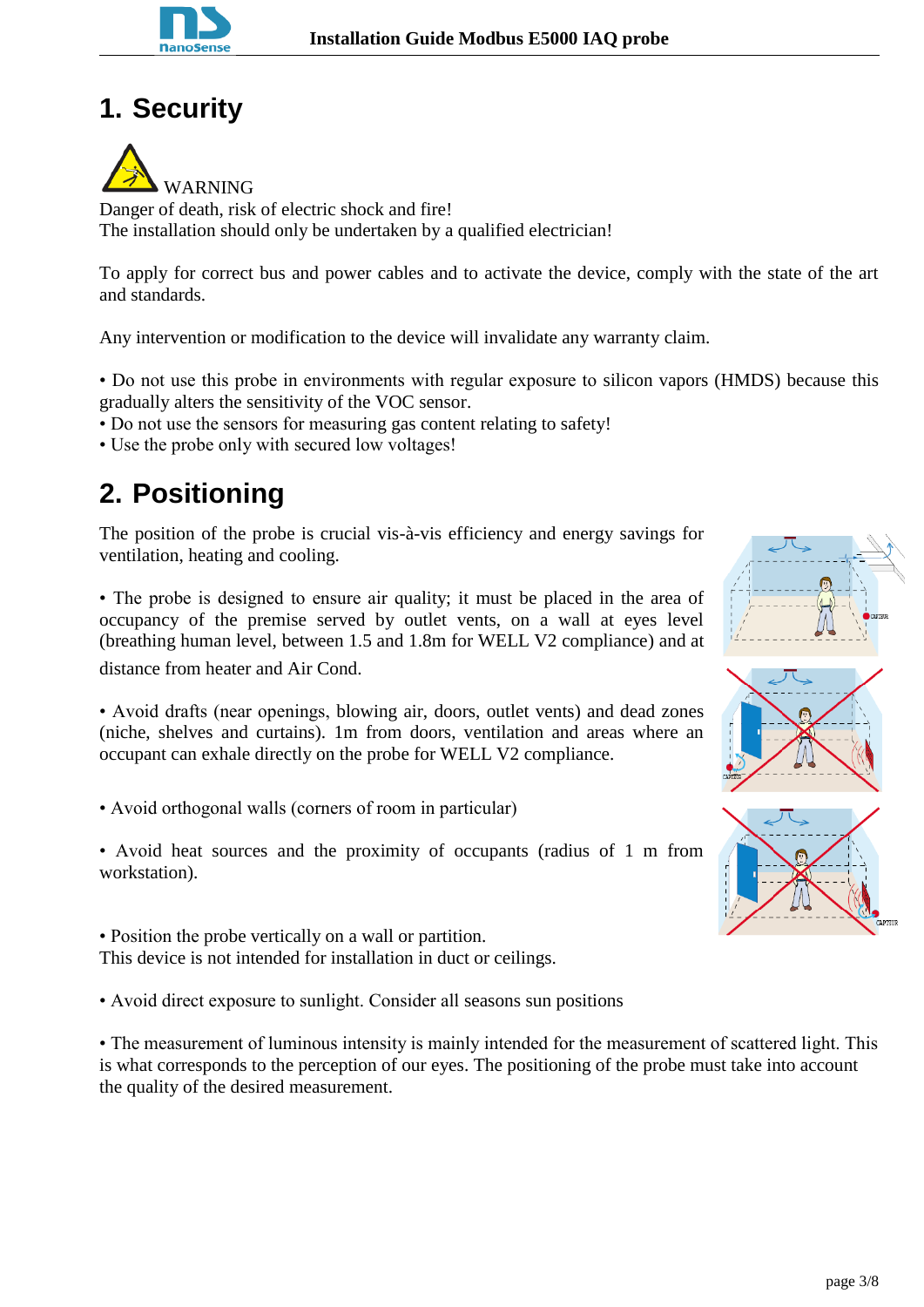

The following graph shows how the different contributions of natural light combine without even taking into account the generally zenithal artificial lighting:



Consideration should also be given to the receptivity of the light sensor which is mounted vertically similar to our eyes:



Any work not in accordance with this documentation or changes to the device will invalidate all warranty claims.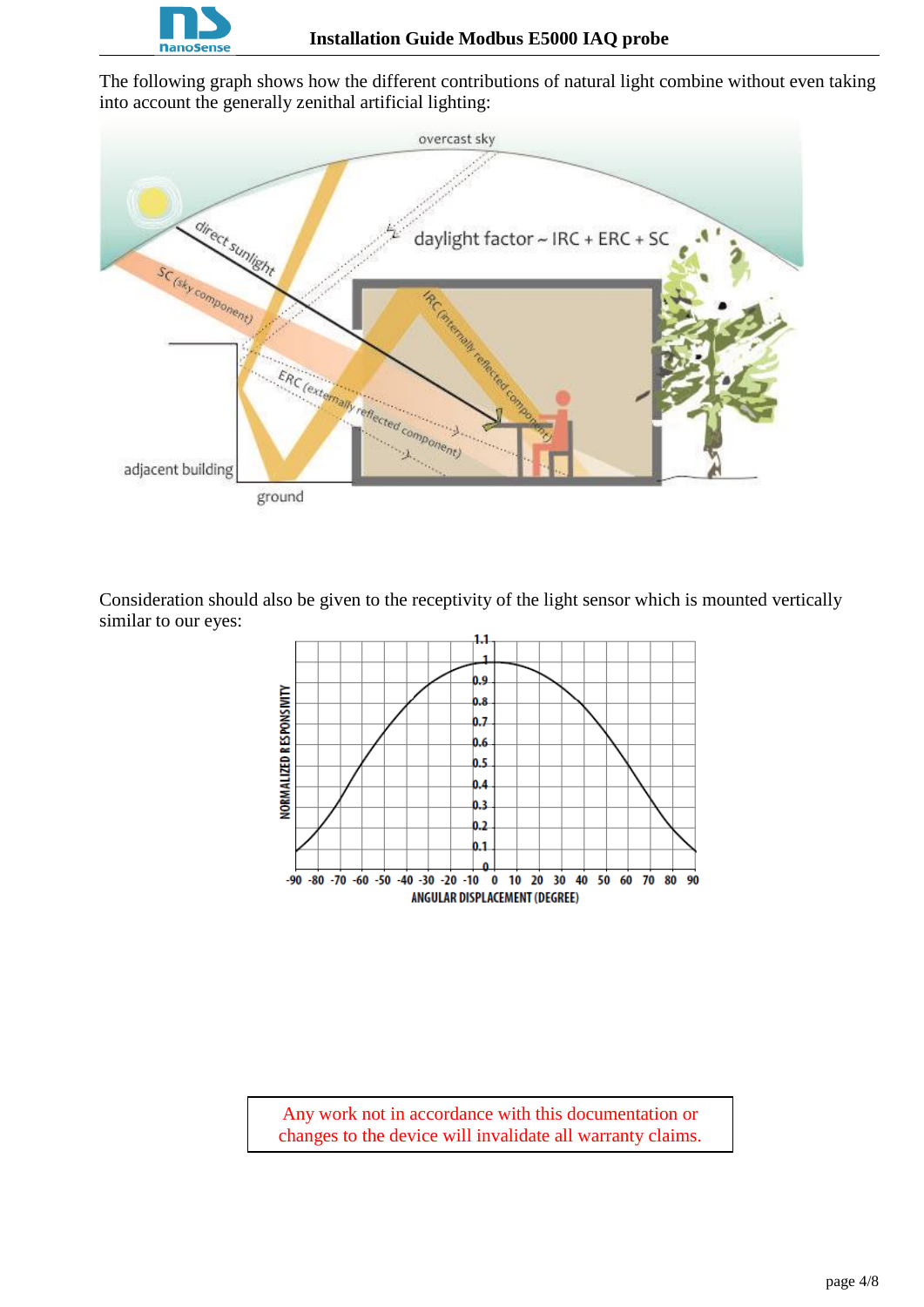

# <span id="page-4-0"></span>**3. Disassembling the front panel**

The front panel is clipped on the apparatus.

Put the probe on a table, the front glass facing the table (connector up)

With your fingernails or your finger move away one clip of the front panel peripheral from the apparatus and pull the apparatus up.

Do not spread the outline too far and do not exert pressure on the glass with your hand or other means as this may disassemble the front panel.

# <span id="page-4-1"></span>**4. Flush mounting**

Use the multi material backbox provided or an airtight insulated backbox with a waterproofing membrane through which the sheath passes. If the backbox passes through the sealing plane, seal between the backbox and the partition with a specific VOC free and silicone free sealant. If ordering the backbox separately:

- Make sure that the backbox doesn't contain Silicone.
- The internal depth of the case must be at least 50mm.
- The internal diameter (about 64mm) shall have a 40x40mm space free up to the bottom)
- The space between screws shall be 60mm
- The height of the screws heads shall be 2mm max)

### <span id="page-4-2"></span>**5. Surface box mounting (renovation)**

Use the specific wall surface box (To be ordered separately).

This box has 4 pre-cut cable passages (one on each side) for wiring under trunking.

In case of a recessed cable, the bottom of the box has a pre-cut central pad.

Fix the box to the wall with four screws, checking the direction (arrow inside the box indicating the "UP" side)



Fix the probe into the box

### <span id="page-4-3"></span>**6. Wiring**

Be careful, wiring must be sealed. Incoming air, even slight, would seriously jam the temperature, humidity and air quality measures.

When the switchboard is located in the heated volume: caulk arrivals between cables and ducts at the switchboard level.

When the switchboard is out of the heated volume, caulk between cables and ducts before entering the heated volume. A sealing plug must also be placed between duct and cable reaching the EP5000 probe to prevent air entry.









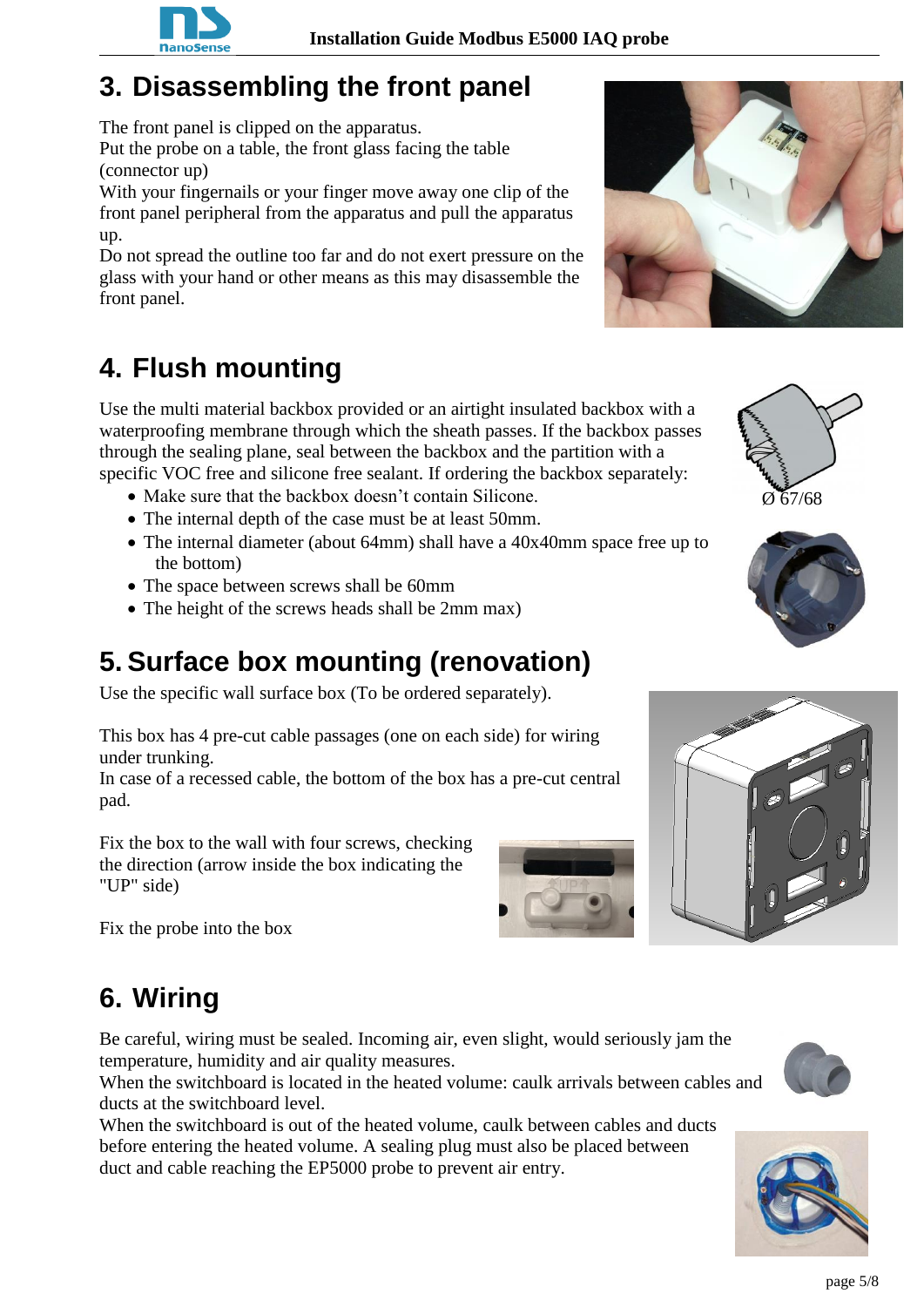

When the sealing of the duct is not possible, use a specific sealant without silicone and VOC.

In case of use of electrical backbox, select an airtight case with sealing membrane from which the duct passes through. If the case crosses through the sealing plane (plasterboard), seal between the casing and panel with a special sealant without silicone and VOC.



The connectors accept two 0.8mm cables on the same terminal in order to chain several sensors. Beware of line losses, a 0.8mm cable has a resistance of  $21\Omega$ per Km.



# <span id="page-5-0"></span>**7. Installation**

It is recommended to install the probe at the end of the work (after painting and using silicone-based products).

Connect the ModBus and the 24V DC Power Supply pair cables on the terminal block on the back of the product. Pay attention to marking: Modbus A & B and power supply polarity.

Just push the stripped ends (flexible or rigid) into the connector. In case of a multistrand cable, make sure to well twist them before inserting them. In case of difficulty, push the release tab. Respect the polarity (non-destructive).

Make sure to respect the Up marking otherwise the temperature and humidity measurement will be jammed.

Screw the plate on the backbox.

Plug the front panel onto the plate. Pay attention to the position of the connector in the back of the front plate.

If well mounted, the transparent window of the light sensor shall be on top middle.

### <span id="page-5-1"></span>**8. Power supply**

The power supply must be continuous (DC) and between 12 and 32V (24V nominal).

#### <span id="page-5-2"></span>**9. Power on**

Few seconds after power-up, all LEDs will be activated individually for a visual test. At the end of the cycle, failure message made of blink between orange and red LED may appear during few seconds, the time to interrogate all sensors

Then, the blue LED shall "breathes" if the air quality is good enough.













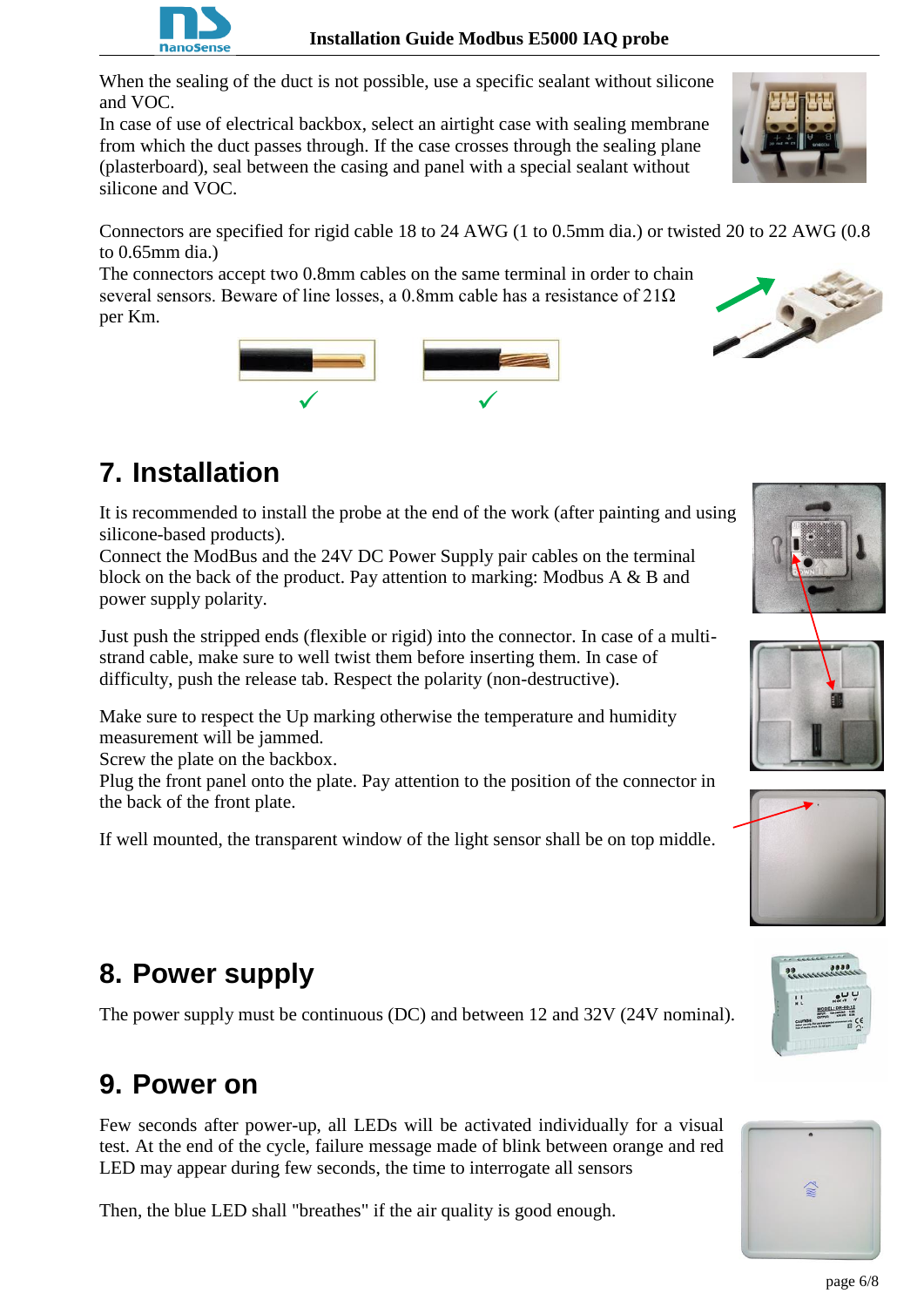

The start-up cycle includes built in tests and visual checks of LEDs.

The cycle lasts about **one minute** in total.

LEDs indicate faults as follows:



| LED code on the front panel         | <b>Identification #</b> | <b>Defective FRU</b>                |
|-------------------------------------|-------------------------|-------------------------------------|
| <b>No LED active</b>                | <b>NA</b>               | Power supply failure suspected or   |
|                                     |                         | probe power supply board            |
| <b>Red LED on for 5 seconds</b>     |                         |                                     |
| Followed by a yellow flash          | $\mathbf{1}$            | Front panel board.                  |
| Followed by 2 yellow flashes        | $\overline{2}$          | Single band CO2 sensor module.      |
| <b>Followed by 3 yellow flashes</b> | 3                       | Dual band CO2 sensor module         |
| Followed by 4 yellow flashes        | 4                       | VOC sensor module                   |
| <b>Followed by 5 yellow flashes</b> | 5                       | Motherboard                         |
| Followed by 6 yellow flashes        | 6                       | Interconnection board               |
| Followed by 7 yellow flashes        | 7                       | Particle sensor board               |
| Followed by 8 yellow flashes        | 8                       | Power supply board                  |
| <b>Red LED blinking</b>             | 9                       | Multiple failures                   |
| <b>Alternation Red Blue</b>         | 10                      | Perishable sensor reaching the end  |
|                                     |                         | of life.                            |
|                                     | 11                      | No communication between front      |
| <b>All LEDs blinking</b>            |                         | panel and probe. (after 30 seconds) |

### <span id="page-6-0"></span>**10. Commissioning**

The NFC is used for commissioning (See commissioning and App manuals)

#### <span id="page-6-1"></span>**11. Removing the front panel of an installed probe**

There are 4 side recess.

Insert a small screwdriver head horizontally by 1mm into one recess avoiding to damage the wall.

Pull the front panel 2mm from the wall and push the screw driver deeper. (between 2 plastic parts)

Move the screwdriver towards the middle of the side until the front panel unclips from the device.

Be careful not to fall the panel down as the tempered glass may break apart.